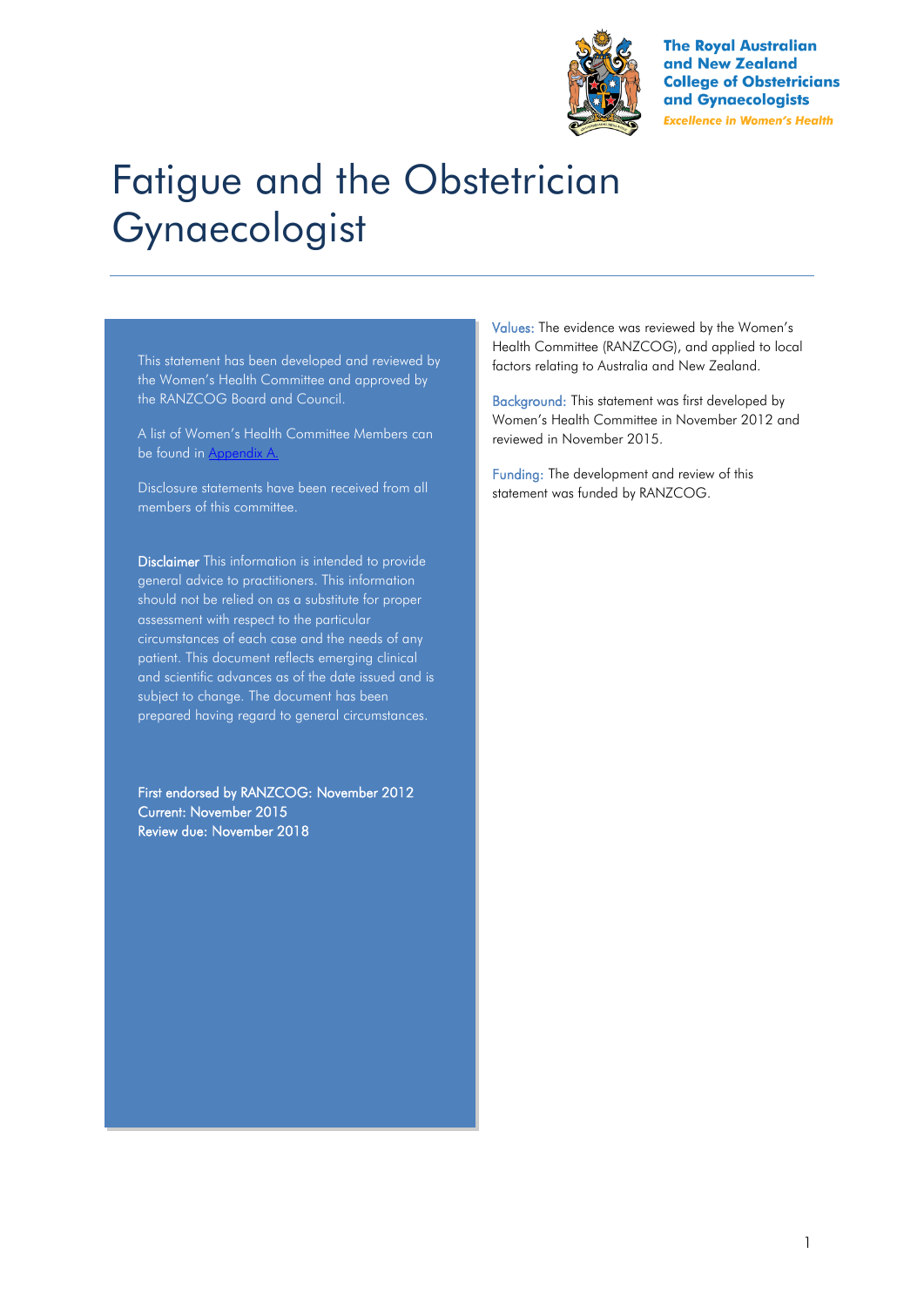# 1. Background

Excessive working hours, and the potential fatigue experienced by doctors, may have adverse effects on both patient safety and on the health and well-being of doctors.<sup>[1-3](#page-4-0)</sup> For example, fatigued interns are more prone to make serious medical errors when they had been frequently rostered shifts exceeding 24 hours, compared totheir performance during shorter shifts.<sup>4</sup> As well, they were more likely to fall asleep while driving or stopped in traffic if they had worked five or more extended shifts during a month. Such effects on clinicians' performance and patient safety are not uniform across all care providers, and a number of factors must be taken into account since different individuals require different quantities of sleep for optimum performance and safety.

The American National Sleep Foundation has recommended an average of eight hours of sleep each night for most adults[.](#page-4-2)<sup>5</sup> Although wide variation in the amount of sleep each person needs is acknowledged, individuals do not become accustomed to less sleep, and sleep cannot be stored up. In addition, recovery from insufficient sleep requires a least two or three nights of adequate uninterrupted sleep.

Studies undertaken to analyse the effect of sleep deprivation on cognitive function have found that a sleep deficit has important effects on multiple functions - visual memory, cognitive performance, language and numerical skills, retention of information, concentration, complex problem solving skills, and mood resulting in decreased communication ability.

## 2. Discussion and recommendations

## 3.1 Measurement of Fatigue

It is not easy for an individual to estimate or measure their level of fatigue. Methods of objectively measuring fatigue would be useful to evaluate the success, or otherwise, of interventions that might reduce the effects of doctors' fatigue on the health outcomes of both patients and doctors themselves. At the present time no such tool exists, although a preliminary risk assessment model based on a scoring system has been publishedby the Australian Medical Association.<sup>6</sup> Based on this risk assessment tool, the discipline of Obstetrics and Gynaecology has improved in the area of fatigue management with an increase in the number of respondents falling into the lower risk category for fatigue and a decrease in the number of practitioners falling in the higher risk category, between reviews in 2006 and 2011.

## 3.2 Impact of fatigue

In the same way that individuals require differing amounts of sleep, there are many factors that influence a person's function when fatigued. These include, but are not limited to, age, mental and physical health and, relevant to the health professional, level of experience. The experienced practitioner could reasonably be expected to perform at a higher level than a trainee when fatigued or under duress.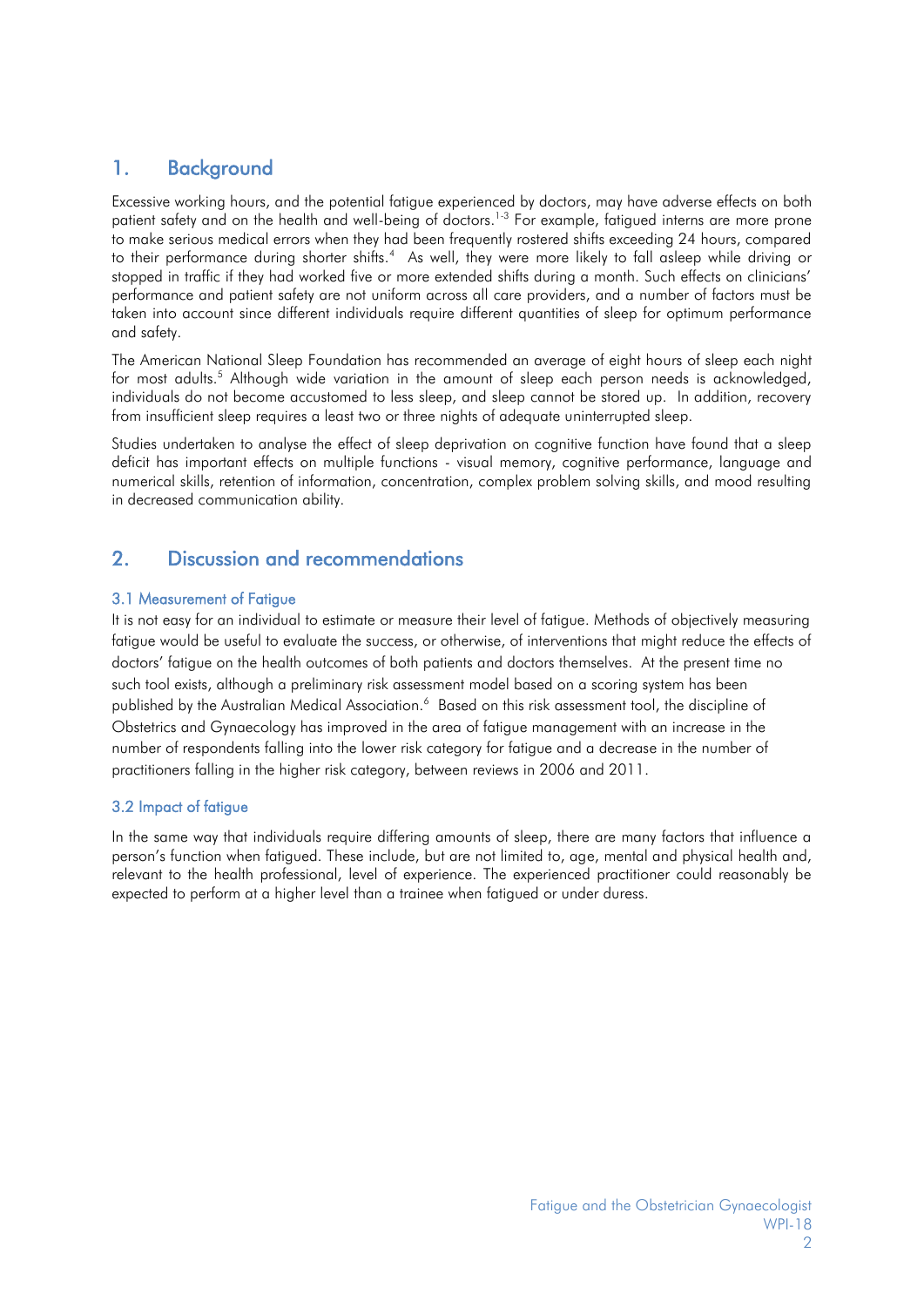#### 3.3 Factors contributing to long working hours

The principle of limiting hours in the interests of avoiding fatigue needs to be placed into context alongside those factors that may drive long working hours for the obstetrician gynaecologist or the FRANZCOG trainee.

a. The unpredictability of "emergency after hours" work in obstetrics and gynaecology

The very nature of obstetrics and gynaecology necessitates 24 hour provision of service with a substantial but commonly unpredictable component occurring "after hours". While appropriate rostering can cope with high demand, extremes of demand will inevitably occur that may lead to more working hours than would be desirable.

b. Continuity of care

In comparison to other medical disciplines, women in labour benefit most from continuity of care provision by their obstetrician. In most circumstances, the midwifery staff will be working fixed hours necessitating handover of staff during a woman's labour and it is the obstetrician who provides the continuity. In some circumstances, this continuity is further enhanced by extension from antenatal care into intrapartum care.

c. Training issues

To gain an adequate understanding of the management of labour, an essential aspect of training is to observe the consequences of earlier decisions. While eight hour shifts may work well in an emergency department or intensive care unit, it would prevent the obstetric trainee ever seeing a long labour in continuity. A thorough "hand over" may inform the clinical facts of a situation, but there is important learning that comes from direct experience of long and difficult cases in both obstetrics and gynaecology. Furthermore, clinical experience is not simply qualitative but also quantitative and a specialist requires frequent exposure to develop skills.

d. Rural and Provincial practice

Provision of obstetric and gynaecological services to the smaller rural and provincial communities necessitates longer working (availability) hours from a smaller number of clinicians. These clinicians need "breaks" from work (e.g. weekends off) as much as they need control in their length of shifts on-call. Mandating short working hours would inevitably close a number of smaller units, with consequences for the local community. In many cases, continuation of the obstetric service underpins the regional hospital which in turn impacts greatly on survival of the town itself.

e. Private Practice

There are unique demands placed upon the obstetrician working in private practice. The unpredictability of spontaneous labour, length of labour and timing and nature of birth impacts directly upon the number of hours worked. There is also an indirect impact upon consulting time, operating time and other professional responsibilities. Even within the context of a group practice, a private practitioner remains committed to their own practice which cannot readily be handed over to someone else (who themselves may be fatigued).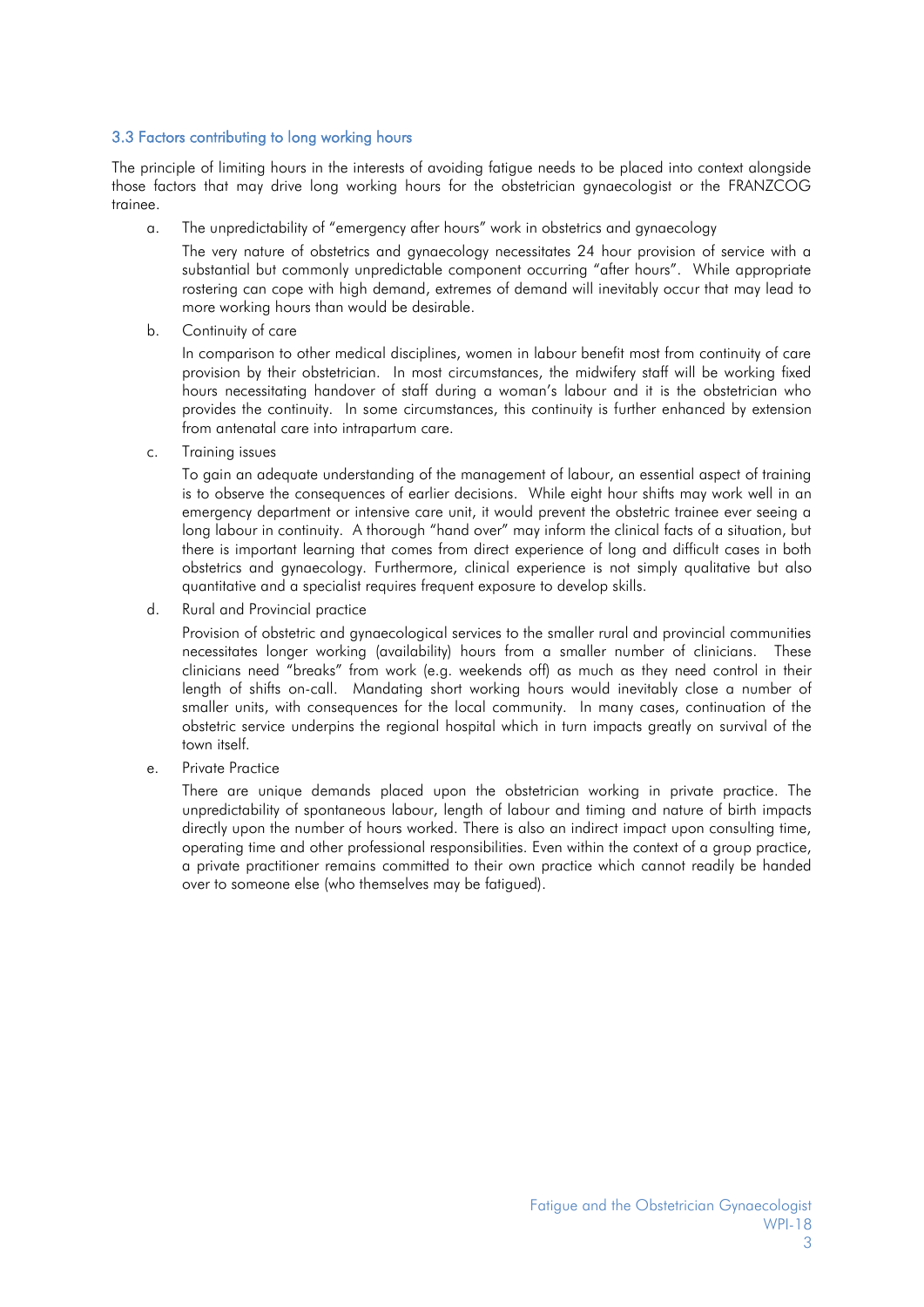#### 3.4 How Best to Avoid and Manage Fatigue

It is important that all doctors are aware of the potential risks of fatigue on their patients and themselves. They should endeavour to employ processes to help deal with and limit the effect of fatigue when recognised. A number of general fatigue management principles have been described and include:

- (a) Having arrangements in place to ensure that whenever possible, the natural circadian rhythms are maintained when working. For example timing inductions of labour so that delivery is more likely to occur at times of optimal labour ward staffing and adequate rest.
- (b) Awareness of timetabling and organisation of work practices such that, for example, where possible, major operating lists are not routinely scheduled after having been on call the previous night.
- (c) Recognising that it is difficult to predict when women will come into spontaneous labour, and having arrangements in place where colleagues offer mutual assistance when fatigue becomes an issue. Practice models of sharing the burden of being on-call during weeknights as well as weekends may be available and could be explored by particularly busy practitioners.
- (d) Doctors working in large hospital departments should have input to the appropriate rostering for duties the day after being on-call, and it is important that requirements for fatigue management be met by both junior and senior staff in accordance with local regulations.

#### 3.5 Effects of fatigue management

At present, there are few data to allow evaluation of the effect of limiting the working hours of doctors on patient safety or doctor health and well-being[.](#page-4-4)<sup>7</sup>

In particular, there is no evidence that restricting work hours improves patient outcome under the care of experienced practising obstetricians and gynaecologists. For this reason, RANZCOG strongly supports the involvement of fellows and members of the College in collecting and analysing specialty specific data.

Evidence does exist that cutting work hours has not had any immediate and measurable detrimental effect on patient safety nor on the learning outcomes of doctors in training.<sup>[8](#page-4-5)</sup> This review did not offer conclusive evidence that reduced working hours in isolation improve patient safety and that other features such as better staffing levels and patient handover arrangements may also play an important role.

Until such time that properly conducted and evaluated research exists, RANZCOG agrees with the American College of Obstetricians and Gynaecologists in not having "guidelines placing any limits on the volume of deliveries and procedures performed by a single individual or the length of time one may be on call and still perform surgery.["](#page-4-4)<sup>7</sup>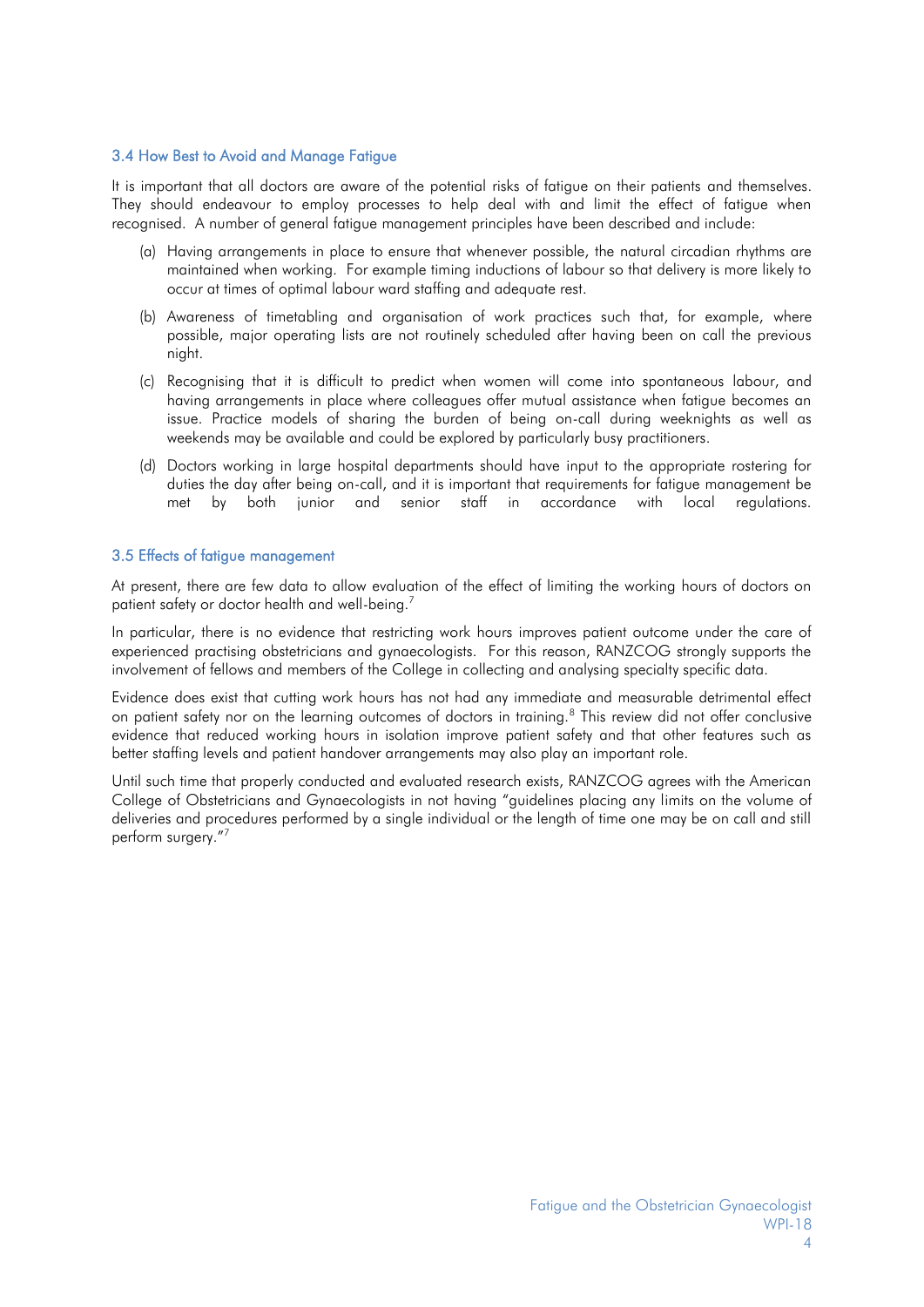# 3. References

- <span id="page-4-0"></span>1. Australian Council for safety and quality in health care industry and health ministers conference. Safe staffing discussion paper- safety and quality Council Canberra 2003.
- 2. Ulmer C, Miller Wolman D, Johns MME. Resident Duty Hours: Enhancing Sleep, Supervision, and Safety. Washington (DC)2009.
- 3. Canadian Association of interns and residents. Position paper on resident duty hours. Canadian patient and physician safety and well-being. Resident duty hours. , CAIR. 2012.
- <span id="page-4-1"></span>4. Lockley SW, Cronin JW, Evans EE, Cade BE, Lee CJ, Landrigan CP, et al. Effect of reducing interns' weekly work hours on sleep and attentional failures, N Engl J Med. 2004;351(18):1829-37.
- <span id="page-4-2"></span>5. Malik SW, Kaplan J. Sleep deprivation, Prim Care. 2005;32(2):475-90.
- <span id="page-4-3"></span>6. Australian Medical Association. Safe hours campaign. Risk assessment of junior doctor rosters., AMA. 2001.
- <span id="page-4-4"></span>7. American College of Obstetricians and Gynaecologists Fatigue and Patient Safety.Committee Opinion Number 519 March 2012.
- <span id="page-4-5"></span>8. Moonesinghe SR BJ. Impact of reduction in working hours to doctors in training on postgraduate medical education and patient outcomes, systematic review BMJ. 2011(342):1580.

## 4. Links to other College statements

[Evidence-based Medicine, Obstetrics and Gynaecology](https://www.ranzcog.edu.au/RANZCOG_SITE/media/RANZCOG-MEDIA/Women%27s%20Health/Statement%20and%20guidelines/Clinical%20-%20General/Evidence-based-medicine,-Obstetrics-and-Gynaecology-(C-Gen-15)-Review-March-2016.pdf?ext=.pdf) (C-Gen 15)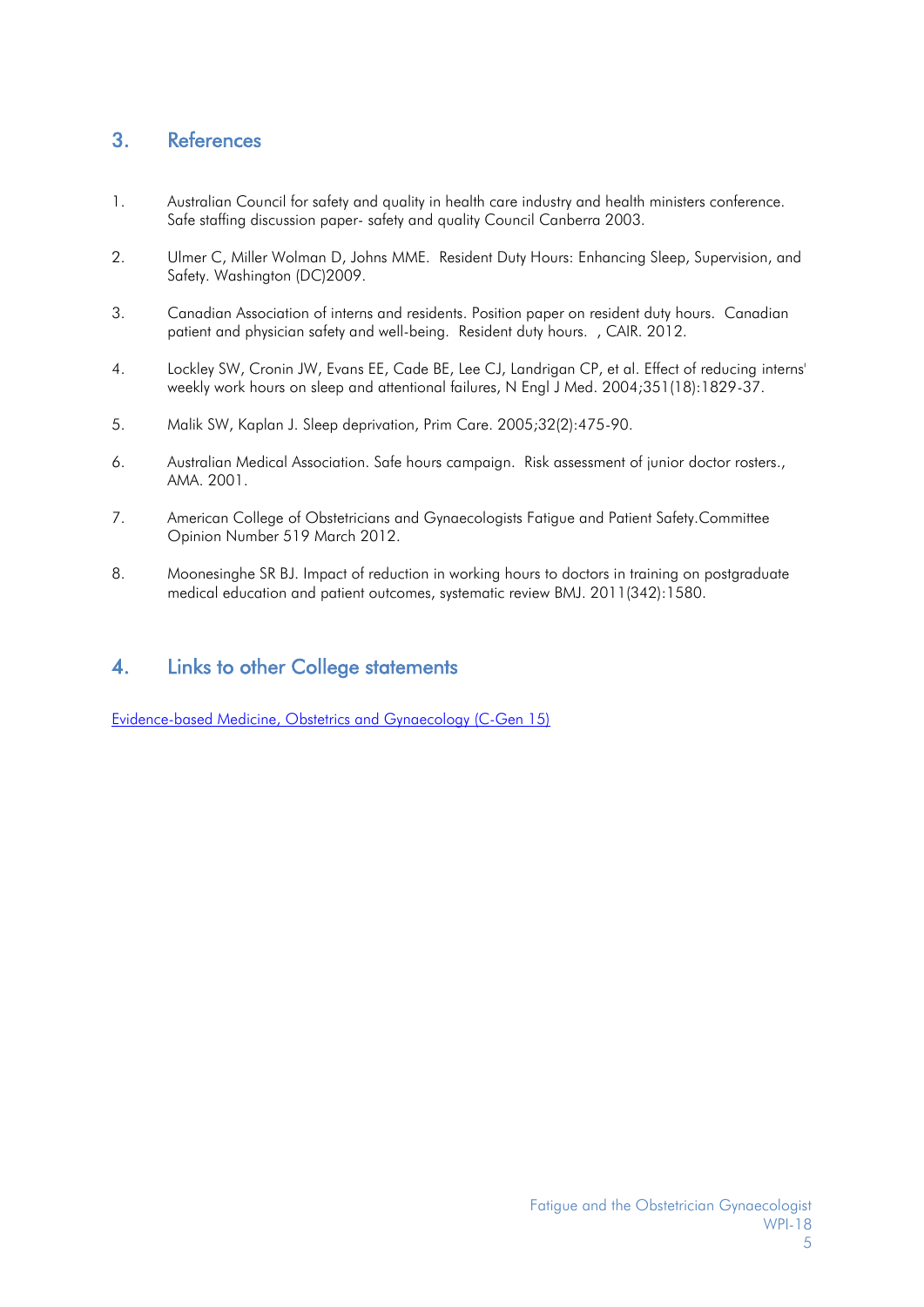# Appendices

Appendix A Women's Health Committee Membership

| <b>Name</b>                        | <b>Position on Committee</b> |  |
|------------------------------------|------------------------------|--|
| Associate Professor Stephen Robson | Chair and Board Member       |  |
| Dr James Harvey                    | Deputy Chair and Councillor  |  |
| Associate Professor Anusch Yazdani | Member and Councillor        |  |
| Associate Professor Ian Pettigrew  | Member and Councillor        |  |
| Dr Ian Page                        | Member and Councillor        |  |
| Professor Yee Leung                | Member of EAC Committee      |  |
| Professor Sue Walker               | General Member               |  |
| Dr Lisa Hui                        | General Member               |  |
| Dr Joseph Sgroi                    | General Member               |  |
| Dr Marilyn Clarke                  | General Member               |  |
| Dr Donald Clark                    | General Member               |  |
| Associate Professor Janet Vaughan  | General Member               |  |
| Dr Benjamin Bopp                   | General Member               |  |
| Associate Professor Kirsten Black  | General Member               |  |
| Dr Jacqueline Boyle                | Chair of the ATSIWHC         |  |
| Dr Martin Byrne                    | GPOAC representative         |  |
| Ms Catherine Whitby                | Community representative     |  |
| Ms Sherryn Elworthy                | Midwifery representative     |  |
| Dr Nicola Quirk                    | Trainee representative       |  |

## Appendix B Overview of the development and review process for this statement

i. Steps in developing and updating this statement

This statement was originally developed in November 2012 and was most recently reviewed in November 2015. The Women's Health Committee carried out the following steps in reviewing this statement:

- Declarations of interest were sought from all members prior to reviewing this statement.
- Structured clinical questions were developed and agreed upon.
- An updated literature search to answer the clinical questions was undertaken.
- At the November 2015 face-to-face committee meeting, the existing consensus-based recommendations were reviewed and updated (where appropriate) based on the available body of evidence and clinical expertise. Recommendations were graded as set out below in Appendix B part iii)
- ii. Declaration of interest process and management

Declaring interests is essential in order to prevent any potential conflict between the private interests of members, and their duties as part of the Women's Health Committee.

A declaration of interest form specific to guidelines and statements was developed by RANZCOG and approved by the RANZCOG Board in September 2012. The Women's Health Committee members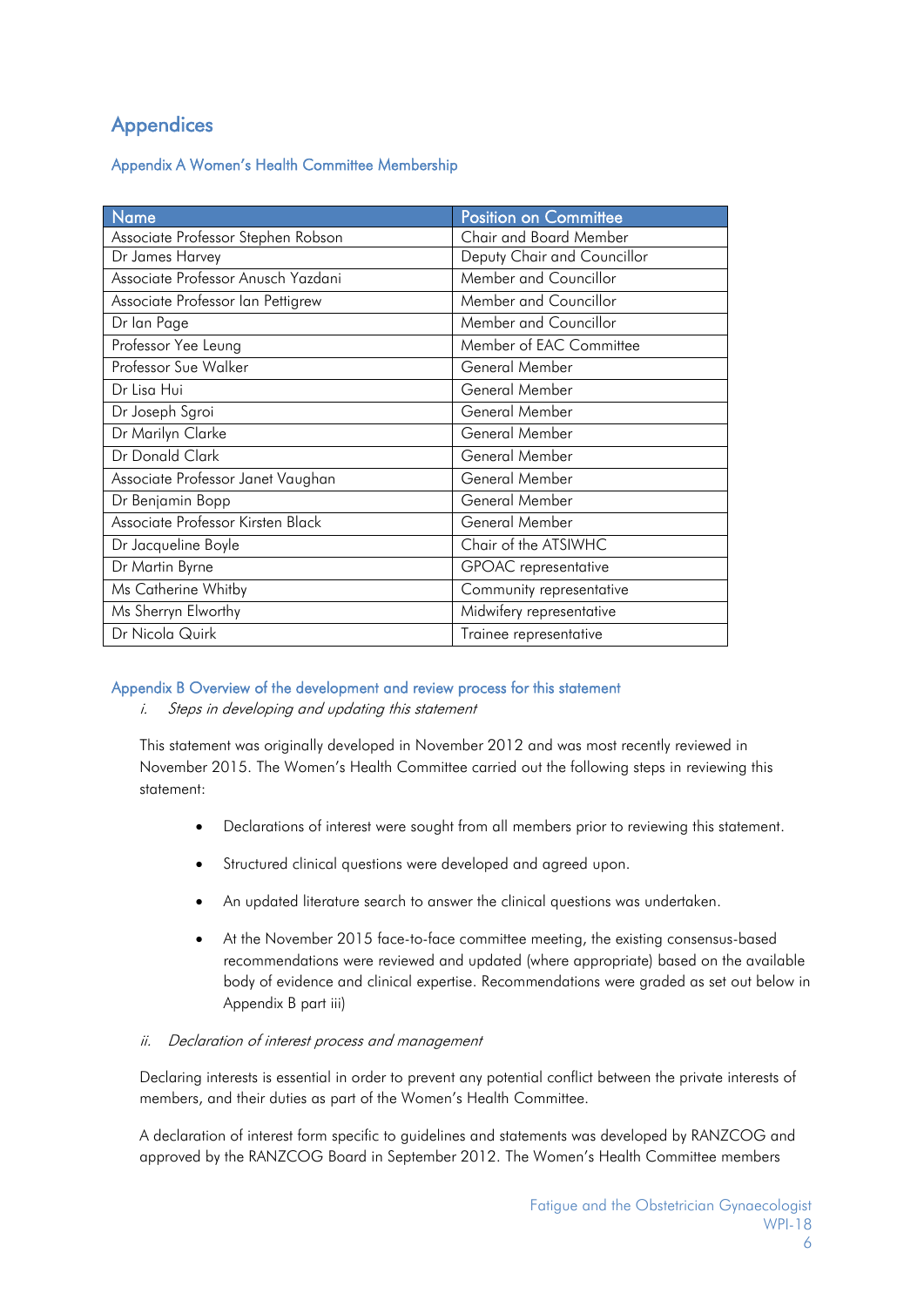were required to declare their relevant interests in writing on this form prior to participating in the review of this statement.

Members were required to update their information as soon as they become aware of any changes to their interests and there was also a standing agenda item at each meeting where declarations of interest were called for and recorded as part of the meeting minutes.

There were no significant real or perceived conflicts of interest that required management during the process of updating this statement.

#### iii. Grading of recommendations

Each recommendation in this College statement is given an overall grade as per the table below, based on the National Health and Medical Research Council (NHMRC) Levels of Evidence and Grades of Recommendations for Developers of Guidelines. Where no robust evidence was available but there was sufficient consensus within the Women's Health Committee, consensus-based recommendations were developed or existing ones updated and are identifiable as such. Consensus-based recommendations were agreed to by the entire committee. Good Practice Notes are highlighted throughout and provide practical guidance to facilitate implementation. These were also developed through consensus of the entire committee.

| Recommendation category |    | Description                                                                                                    |
|-------------------------|----|----------------------------------------------------------------------------------------------------------------|
| Evidence-based          | A  | Body of evidence can be trusted to guide practice                                                              |
|                         | B. | Body of evidence can be trusted to guide practice in most<br>situations                                        |
|                         | C  | Body of evidence provides some support for<br>recommendation(s) but care should be taken in its<br>application |
|                         | D  | The body of evidence is weak and the recommendation<br>must be applied with caution                            |
| Consensus-based         |    | Recommendation based on clinical opinion and expertise<br>as insufficient evidence available                   |
| Good Practice Note      |    | Practical advice and information based on clinical opinion<br>and expertise                                    |